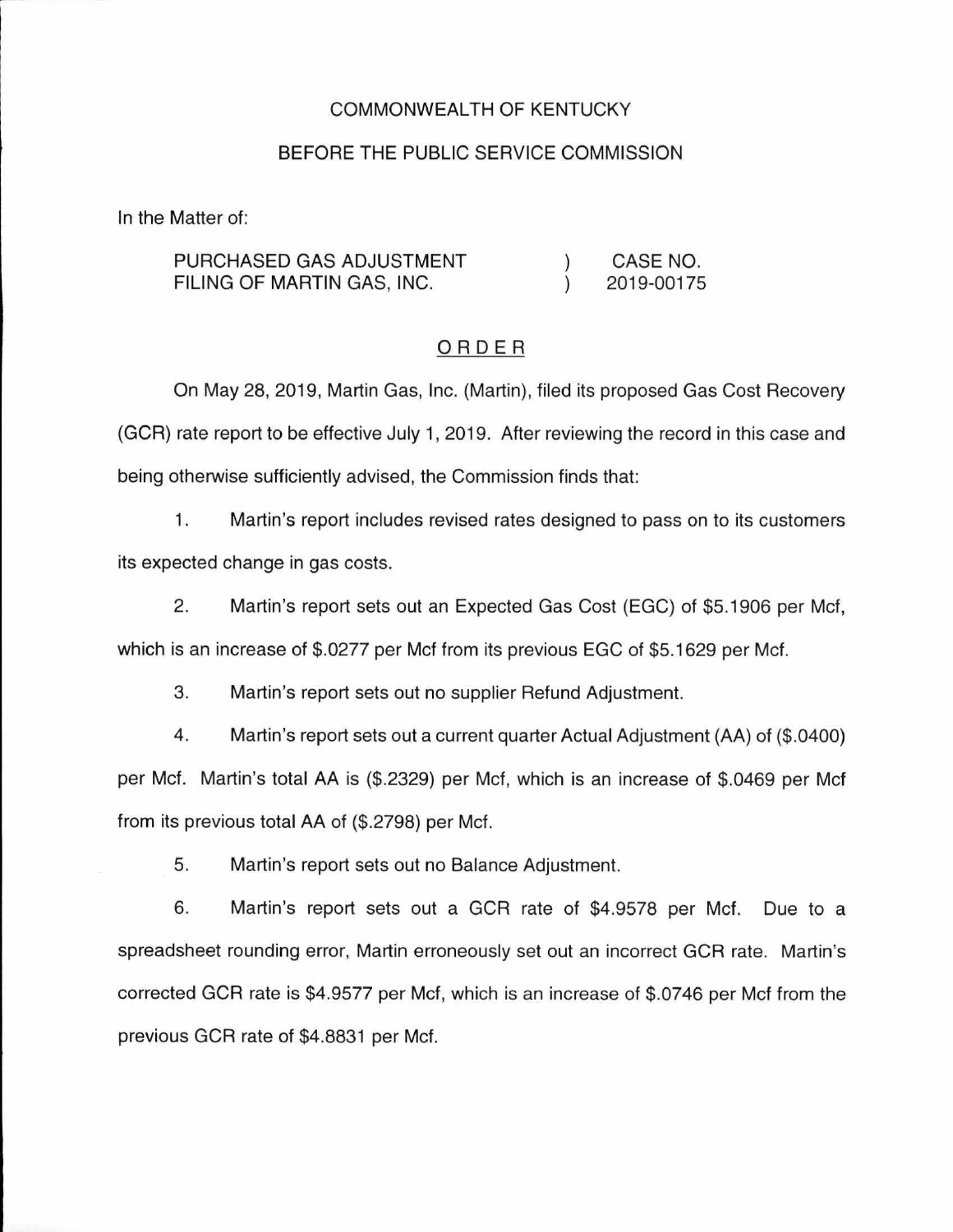7. The rates proposed by Martin and set forth in the Appendix to this Order are fair, just, and reasonable and should be approved for service rendered by Martin on and after July 1, 2019.

IT IS THEREFORE ORDERED that:

1. The rates proposed by Martin are denied.

2. The rates set forth in the Appendix to this Order are approved for service rendered on and after July 1, 2019.

3. Within 20 days of the date of entry of this Order, Martin shall file with this Commission, using the Commission's electronic Tariff Filing System, revised tariff sheets setting out the rates approved herein and reflecting that they were approved pursuant to this Order.

4. This case is closed and removed from the Commission's docket.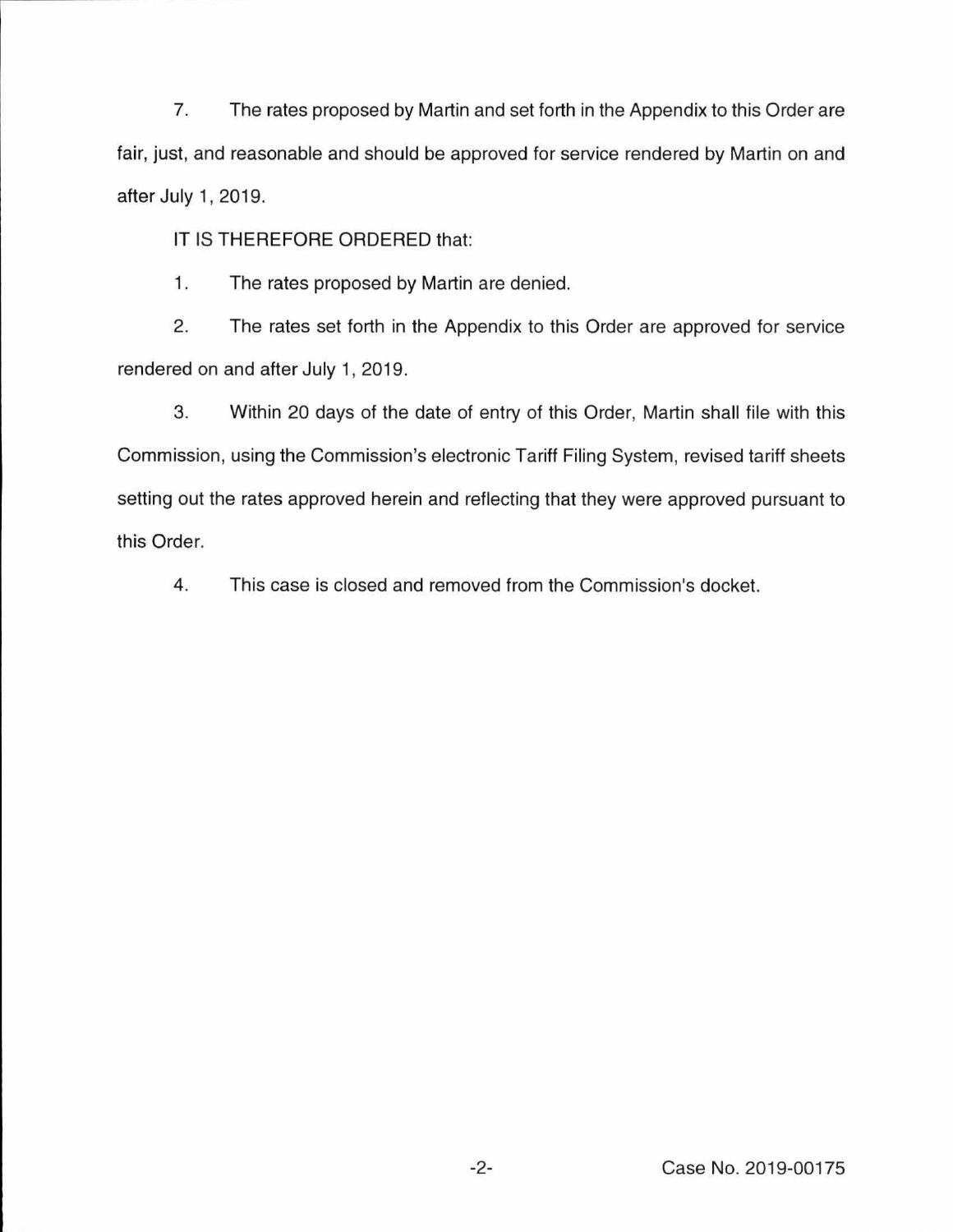By the Commission

|                                              | <b>ENTERED</b>     |
|----------------------------------------------|--------------------|
|                                              | <b>JUN 10 2019</b> |
| <b>KENTUCKY PUBLIC</b><br>SERVICE COMMISSION |                    |

ATTEST:

Clue R. Puis **Executive Director** 

Case No. 2019-00175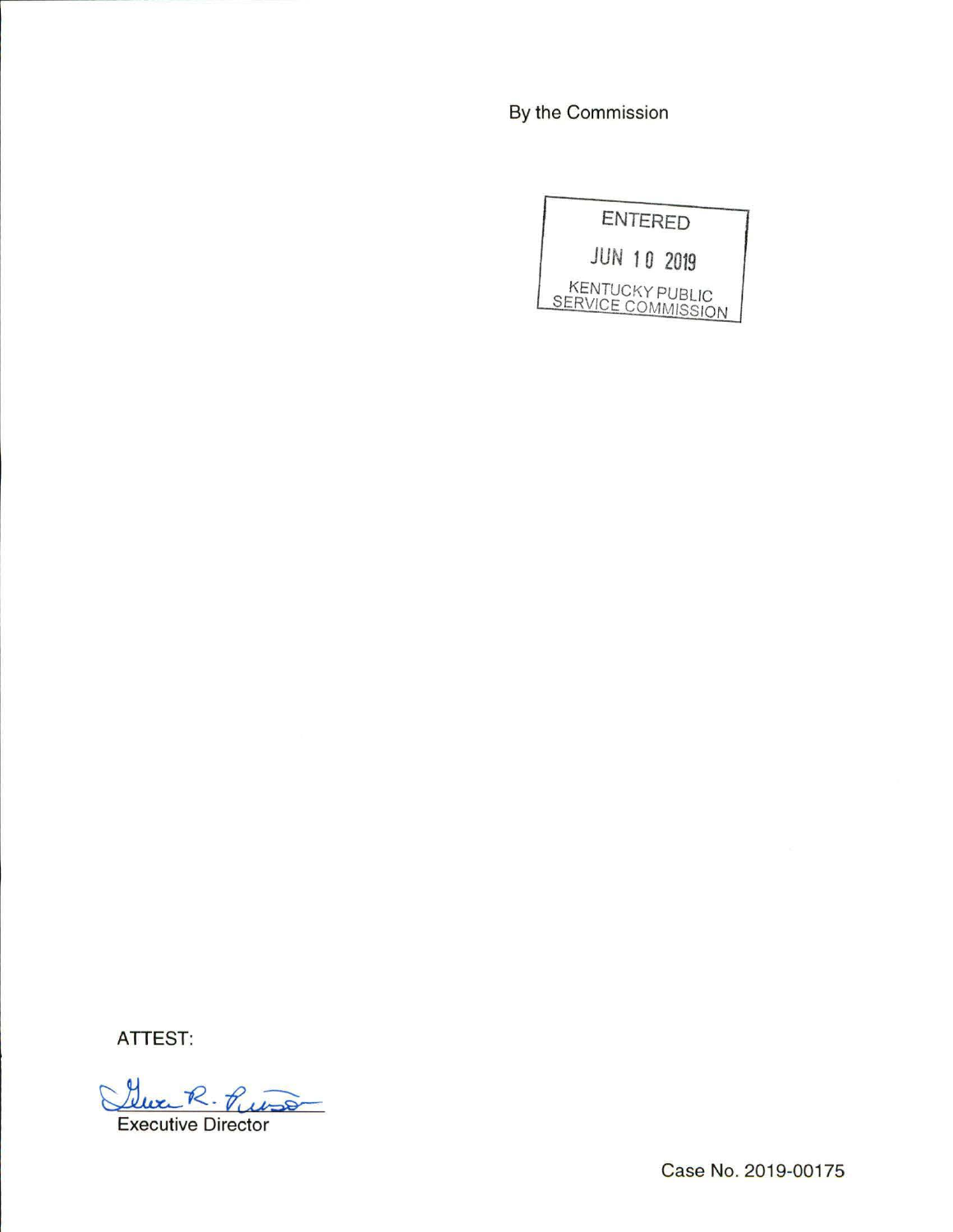## APPENDIX

# APPENDIX TO AN ORDER OF THE KENTUCKY PUBLIC SERVICE COMMISSION IN CASE NO. 2019-00175 DATED **JUN 1 0 2019**

The following rates and charges are prescribed for the customers in the area served by Martin Gas, Inc. All other rates and charges not specifically mentioned herein shall remain the same as those in effect under the authority of this Commission prior to the effective date of this Order.

## Retail Rates

|         |                  | Gas Cost<br>Recovery |        |
|---------|------------------|----------------------|--------|
|         | <b>Base Rate</b> | Rate                 | Total  |
| All Mcf | 4.9946           | \$4.9577             | 9.9523 |